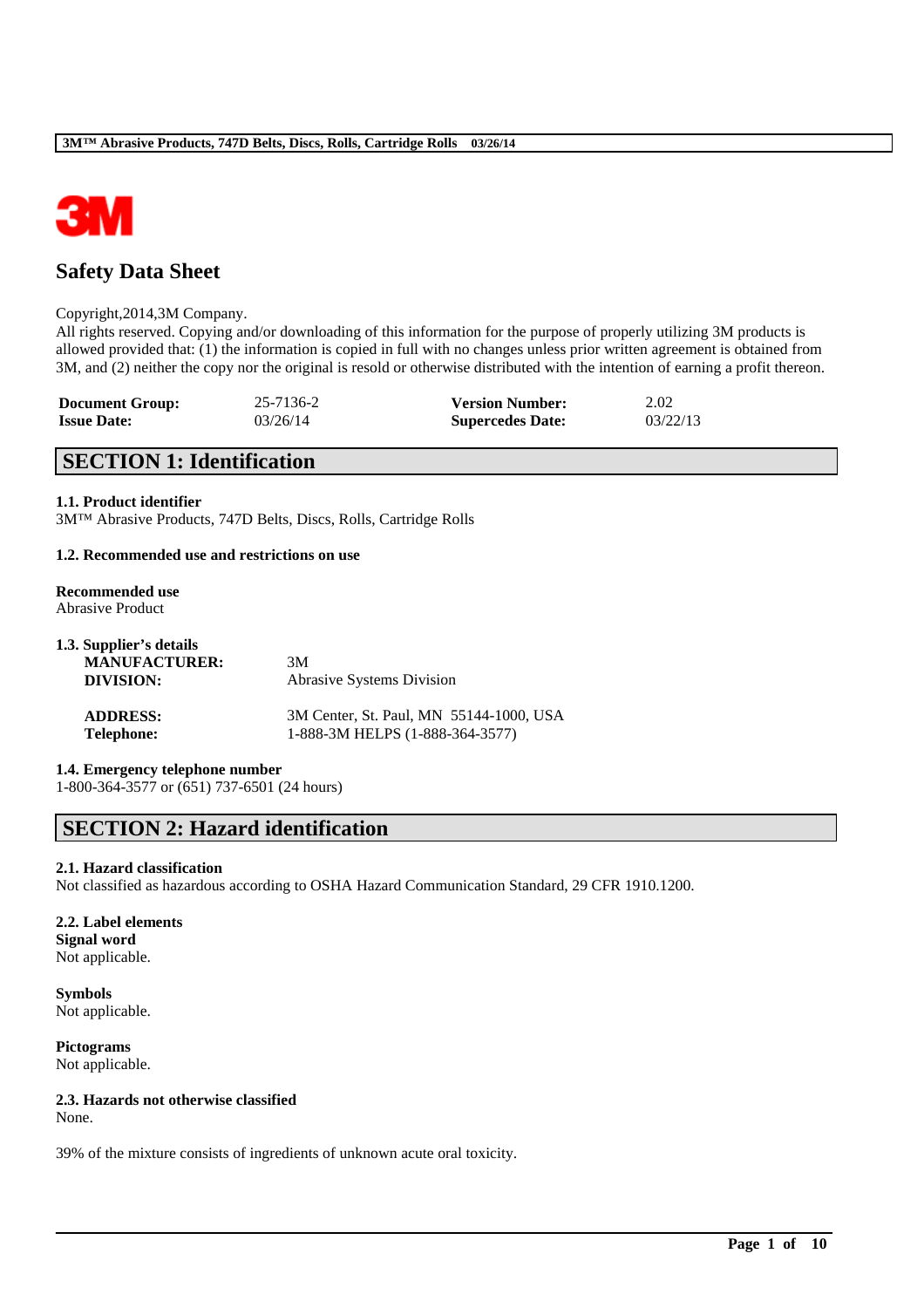# **SECTION 3: Composition/information on ingredients**

| Ingredient                           | <b>C.A.S. No.</b> | $%$ by Wt  |
|--------------------------------------|-------------------|------------|
| Aluminum Oxide Mineral (non-fibrous) | 1344-28-1         | $15 - 45$  |
| Inorganic Fluoride                   | 14075-53-7        | $2 - 10$   |
| Inorganic Fluoride                   | 15096-52-3        | $3 - 10$   |
| Filler                               | 13983-17-0        | $0 - 15$   |
| Filler                               | 1317-65-3         | $0.1 - 15$ |
| Filler                               | 1332-58-7         | $0.1 - 2$  |
| <b>Titanium Dioxide</b>              | 13463-67-7        | $0.1 - 2$  |
| Pigment                              | 1332-37-2         | $0.1 - 2$  |
| <b>Cured Resin</b>                   | Mixture           | $5 - 25$   |
| <b>Cotton Backing</b>                | None              | $5 - 40$   |
| Attachment                           | None              | $0 - 10$   |

# **SECTION 4: First aid measures**

### **4.1. Description of first aid measures**

### **Inhalation:**

Remove person to fresh air. If you feel unwell, get medical attention.

### **Skin Contact:**

Wash with soap and water. If signs/symptoms develop, get medical attention.

#### **Eye Contact:**

Flush with large amounts of water. Remove contact lenses if easy to do. Continue rinsing. If signs/symptoms persist, get medical attention.

#### **If Swallowed:**

Rinse mouth. If you feel unwell, get medical attention.

### **4.2. Most important symptoms and effects, both acute and delayed**

See Section 11.1. Information on toxicological effects.

# **4.3. Indication of any immediate medical attention and special treatment required**

Not applicable

## **SECTION 5: Fire-fighting measures**

#### **5.1. Suitable extinguishing media**

In case of fire: Use a fire fighting agent suitable for ordinary combustible material such as water or foam to extinguish.

\_\_\_\_\_\_\_\_\_\_\_\_\_\_\_\_\_\_\_\_\_\_\_\_\_\_\_\_\_\_\_\_\_\_\_\_\_\_\_\_\_\_\_\_\_\_\_\_\_\_\_\_\_\_\_\_\_\_\_\_\_\_\_\_\_\_\_\_\_\_\_\_\_\_\_\_\_\_\_\_\_\_\_\_\_\_\_\_\_\_

# **5.2. Special hazards arising from the substance or mixture**

None inherent in this product.

### **Hazardous Decomposition or By-Products**

**Substance**<br> **Carbon monoxide**<br> **Carbon monoxide**<br> **Carbon monoxide** 

During Combustion Carbon dioxide During Combustion

### **5.3. Special protective actions for fire-fighters**

No unusual fire or explosion hazards are anticipated.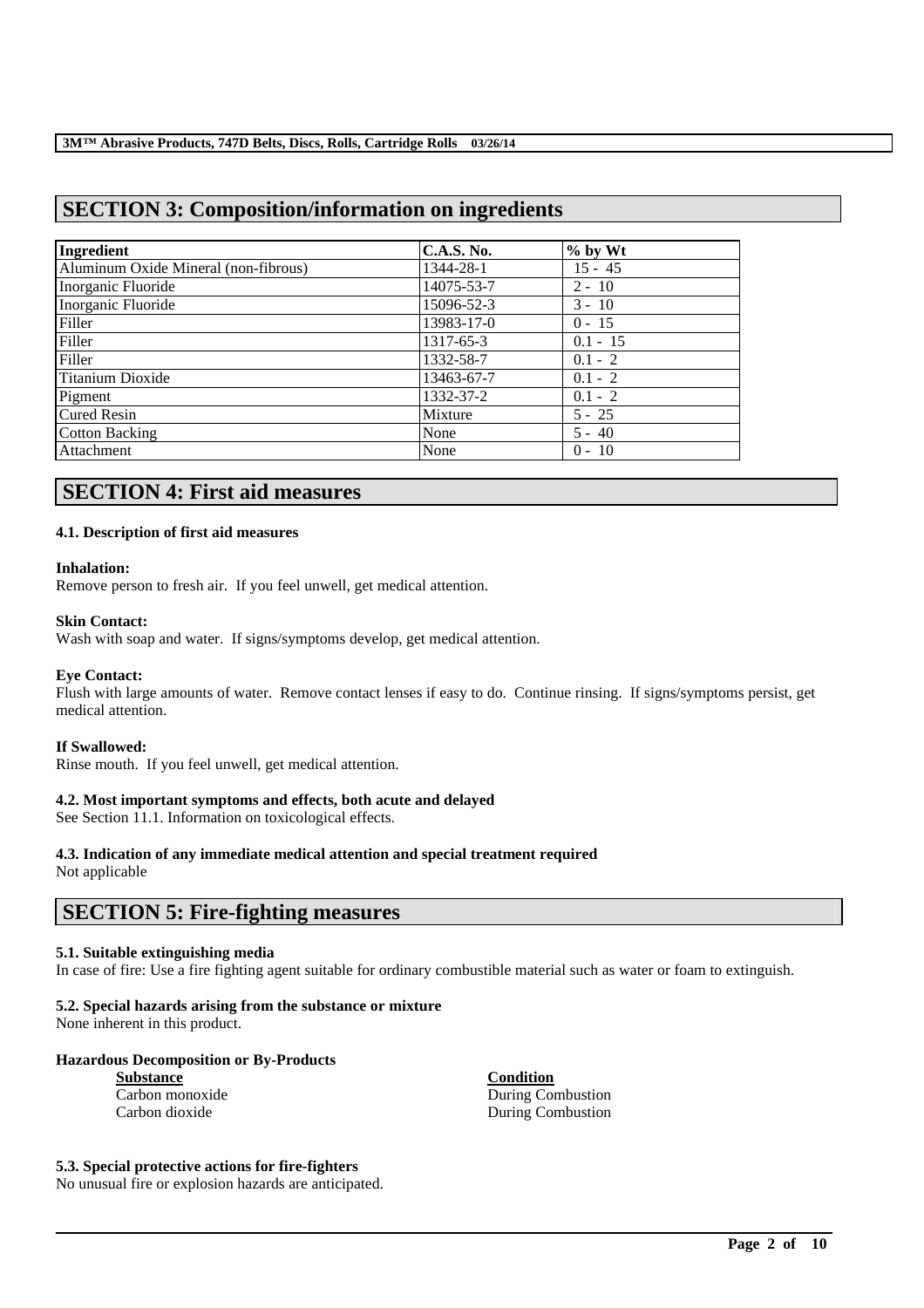# **SECTION 6: Accidental release measures**

### **6.1. Personal precautions, protective equipment and emergency procedures**

Observe precautions from other sections.

### **6.2. Environmental precautions**

Avoid release to the environment.

## **6.3. Methods and material for containment and cleaning up**

Not applicable.

# **SECTION 7: Handling and storage**

### **7.1. Precautions for safe handling**

For industrial or professional use only. Avoid breathing of dust created by sanding, grinding or machining. Damaged product can break apart during use and cause serious injury to face or eyes. Check product for damage such as cracks or nicks prior to use. Replace if damaged. Always wear eye and face protection when working at sanding or grinding operations or when near such operations. Do not eat, drink or smoke when using this product. Wash thoroughly after handling. Avoid release to the environment. Combustible dust may form by action of this product on another material (substrate). Dust generated from the substrate during use of this product may be explosive if in sufficient concentration with an ignition source. Dust deposits should not be allowed to accumulate on surfaces because of the potential for secondary explosions.

### **7.2. Conditions for safe storage including any incompatibilities**

No special storage requirements.

# **SECTION 8: Exposure controls/personal protection**

### **8.1. Control parameters**

### **Occupational exposure limits**

| Ingredient                               | <b>C.A.S. No.</b> | <b>Agency</b>                        | Limit type                                                                     | <b>Additional Comments</b> |
|------------------------------------------|-------------------|--------------------------------------|--------------------------------------------------------------------------------|----------------------------|
| Filler                                   | 1317-65-3         | US Dept of<br>Labor - OSHA           | TWA(as total dust):15<br>mg/m3;TWA(respirable<br>fraction): $5 \text{ mg/m}$ 3 |                            |
| Filler                                   | 1332-58-7         | Amer Conf of<br>Gov. Indust.<br>Hyg. | TWA(respirable fraction):2<br>mg/m3                                            |                            |
| KAOLIN, TOTAL DUST                       | 1332-58-7         | US Dept of<br>Labor - OSHA           | TWA(as total dust):15<br>mg/m3;TWA(respirable<br>fraction):5 mg/m3             |                            |
| Aluminum Oxide Mineral (non-<br>fibrous) | 1344-28-1         | Chemical<br>Manufacturer<br>Rec Guid | TWA:1 fiber/cc                                                                 |                            |
| Aluminum Oxide Mineral (non-<br>fibrous) | 1344-28-1         | US Dept of<br>Labor - OSHA           | TWA(as total dust):15<br>mg/m3;TWA(respirable<br>fraction): $5 \text{ mg/m}$ 3 |                            |
| Aluminum, insoluble compounds            | 1344-28-1         | Amer Conf of<br>Gov. Indust.<br>Hyg. | TWA(respirable fraction):1<br>mg/m3                                            |                            |
| <b>Titanium Dioxide</b>                  | 13463-67-7        | Amer Conf of<br>Gov. Indust.<br>Hyg. | TWA:10 mg/m3                                                                   |                            |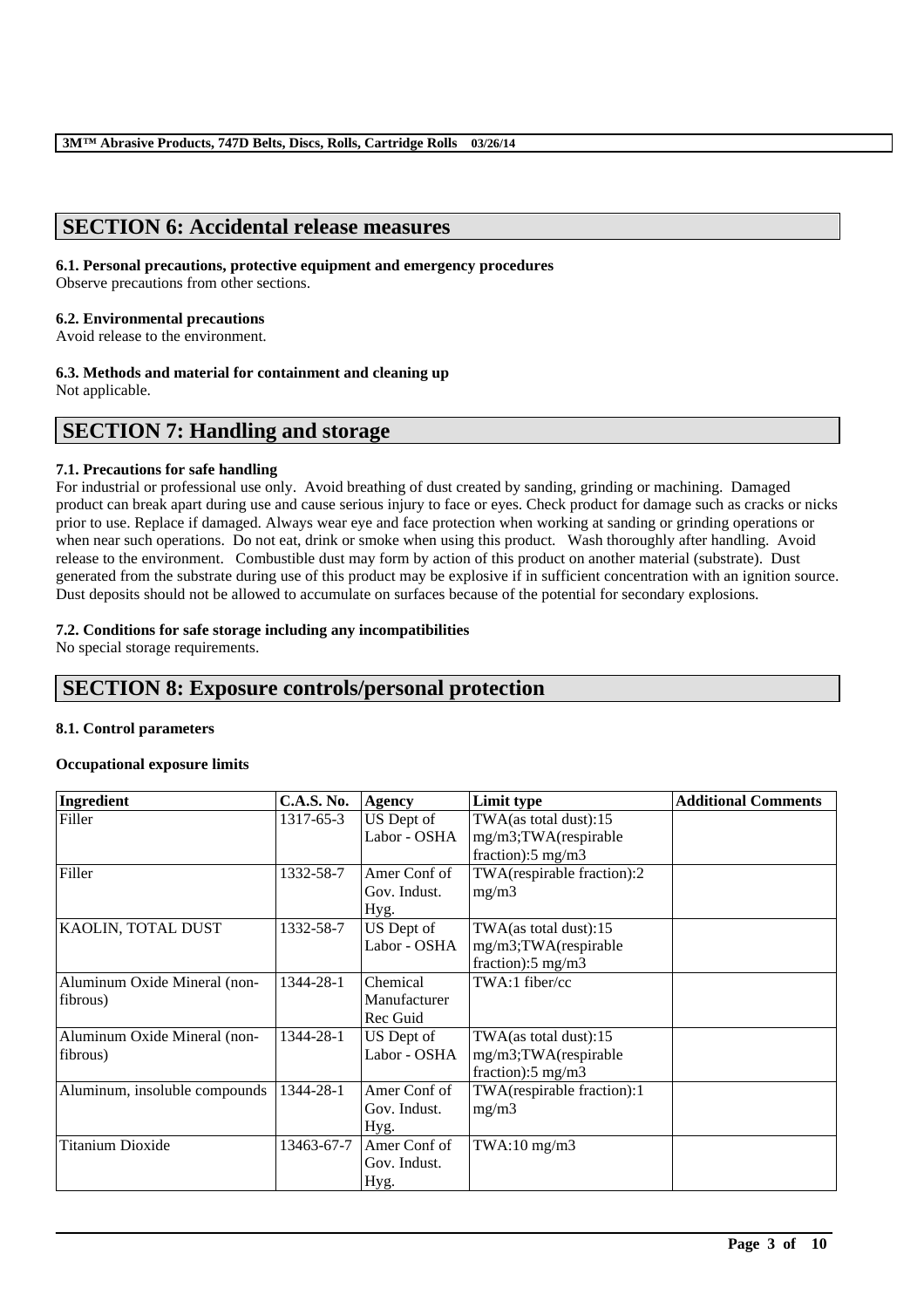| <b>Titanium Dioxide</b>       | 13463-67-7 | Chemical     | TWA(as respirable dust):5               |  |
|-------------------------------|------------|--------------|-----------------------------------------|--|
|                               |            | Manufacturer | mg/m3                                   |  |
|                               |            | Rec Guid     |                                         |  |
| Titanium Dioxide              | 13463-67-7 | US Dept of   | TWA(as total dust): $15 \text{ mg/m}$ 3 |  |
|                               |            | Labor - OSHA |                                         |  |
| Aluminum, insoluble compounds | 15096-52-3 | Amer Conf of | TWA(respirable fraction):1              |  |
|                               |            | Gov. Indust. | mg/m3                                   |  |
|                               |            | Hyg.         |                                         |  |
| <b>FLUORIDES</b>              | 15096-52-3 | Amer Conf of | TWA $(as F): 2.5 mg/m3$                 |  |
|                               |            | Gov. Indust. |                                         |  |
|                               |            | Hyg.         |                                         |  |
| <b>FLUORIDES</b>              | 15096-52-3 | US Dept of   | TWA $(as dust):2.5$                     |  |
|                               |            | Labor - OSHA | $mg/m3$ ; TWA(as F): 2.5 mg/m3          |  |

Amer Conf of Gov. Indust. Hyg. : American Conference of Governmental Industrial Hygienists

American Indust. Hygiene Assoc : American Industrial Hygiene Association

Chemical Manufacturer Rec Guid : Chemical Manufacturer's Recommended Guidelines

US Dept of Labor - OSHA : United States Department of Labor - Occupational Safety and Health Administration

TWA: Time-Weighted-Average

STEL: Short Term Exposure Limit

CEIL: Ceiling

#### **8.2. Exposure controls**

### **8.2.1. Engineering controls**

Provide appropriate local exhaust ventilation for sanding, grinding or machining. Use general dilution ventilation and/or local exhaust ventilation to control airborne exposures to below relevant Exposure Limits and/or control

dust/fume/gas/mist/vapors/spray. If ventilation is not adequate, use respiratory protection equipment. Provide local exhaust at process emission sources to control exposure near the source and to prevent the escape of dust into the work area. Ensure that dust-handling systems (such as exhaust ducts, dust collectors, vessels, and processing equipment) are designed in a manner to prevent the escape of dust into the work area (i.e., there is no leakage from the equipment).

### **8.2.2. Personal protective equipment (PPE)**

### **Eye/face protection**

To minimize the risk of injury to face and eyes, always wear eye and face protection when working at sanding or grinding operations or when near such operations. Select and use eye/face protection to prevent contact based on the results of an exposure assessment. The following eye/face protection(s) are recommended: Safety Glasses with side shields

#### **Skin/hand protection**

Wear appropriate gloves to minimize risk of injury to skin from contact with dust or physical abrasion from grinding or sanding.

#### **Respiratory protection**

Assess exposure concentrations of all materials involved in the work process. Consider material being abraded when determining the appropriate respiratory protection. Select and use appropriate respirators to prevent inhalation overexposure. An exposure assessment may be needed to decide if a respirator is required. If a respirator is needed, use respirators as part of a full respiratory protection program. Based on the results of the exposure assessment, select from the following respirator type(s) to reduce inhalation exposure:

\_\_\_\_\_\_\_\_\_\_\_\_\_\_\_\_\_\_\_\_\_\_\_\_\_\_\_\_\_\_\_\_\_\_\_\_\_\_\_\_\_\_\_\_\_\_\_\_\_\_\_\_\_\_\_\_\_\_\_\_\_\_\_\_\_\_\_\_\_\_\_\_\_\_\_\_\_\_\_\_\_\_\_\_\_\_\_\_\_\_

Half facepiece or full facepiece air-purifying respirator suitable for particulates

For questions about suitability for a specific application, consult with your respirator manufacturer.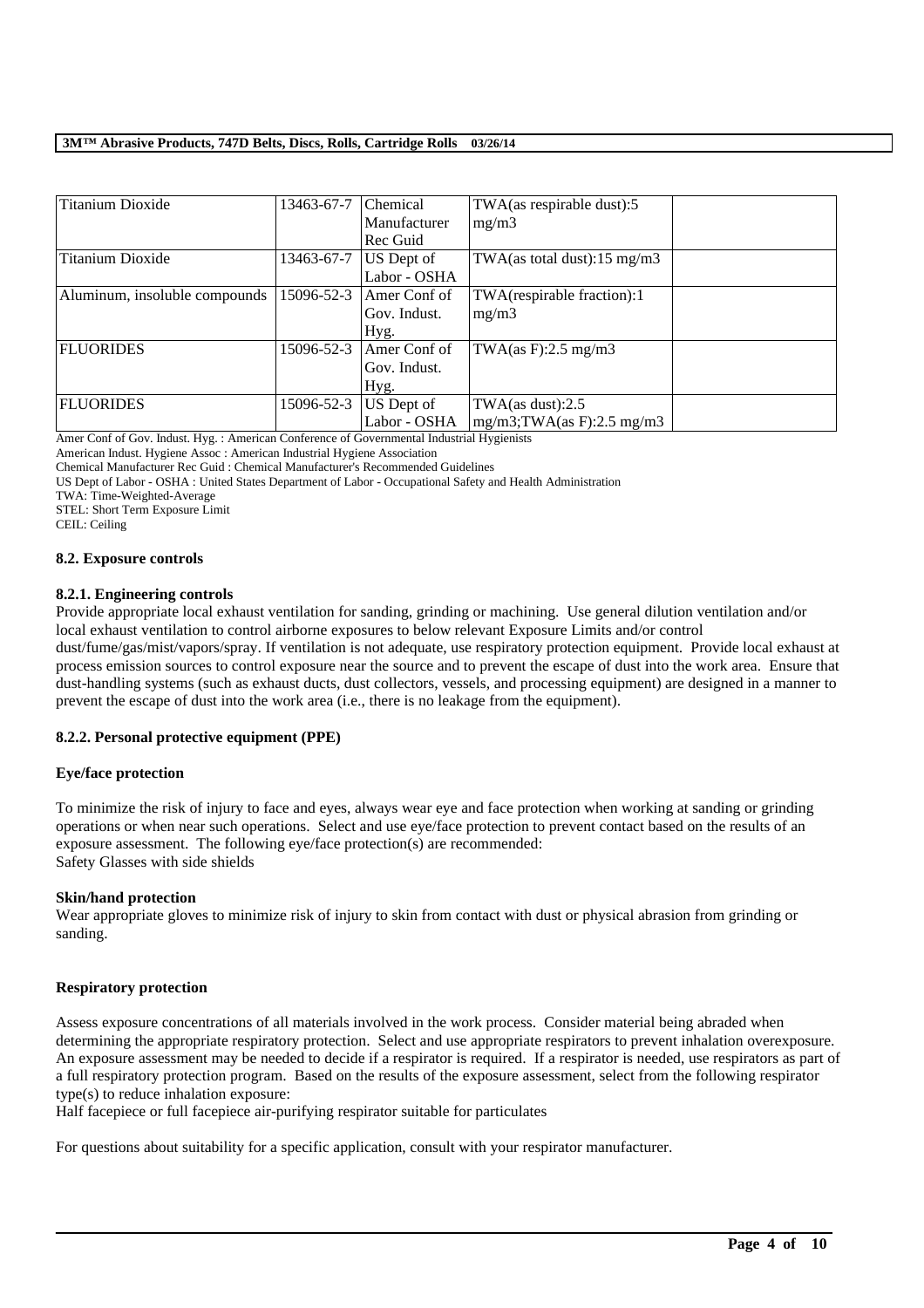# **SECTION 9: Physical and chemical properties**

#### **9.1. Information on basic physical and chemical properties General Physical Forms**

| General Physical Porin;                | oulu                   |
|----------------------------------------|------------------------|
| Odor, Color, Grade:                    | Solid Abrasive Product |
| <b>Odor threshold</b>                  | Not Applicable         |
| pН                                     | Not Applicable         |
| <b>Melting point</b>                   | Not Applicable         |
| <b>Boiling Point</b>                   | Not Applicable         |
| <b>Flash Point</b>                     | Not Applicable         |
| <b>Evaporation rate</b>                | Not Applicable         |
| Flammability (solid, gas)              | Not Classified         |
| <b>Flammable Limits(LEL)</b>           | Not Applicable         |
| <b>Flammable Limits(UEL)</b>           | Not Applicable         |
| <b>Vapor Pressure</b>                  | Not Applicable         |
| <b>Vapor Density</b>                   | Not Applicable         |
| <b>Density</b>                         | Not Applicable         |
| <b>Specific Gravity</b>                | Not Applicable         |
| <b>Solubility In Water</b>             | Not Applicable         |
| Solubility- non-water                  | Not Applicable         |
| Partition coefficient: n-octanol/water | Not Applicable         |
| <b>Autoignition temperature</b>        | Not Applicable         |
| <b>Decomposition temperature</b>       | Not Applicable         |
| <b>Viscosity</b>                       | Not Applicable         |
|                                        |                        |

# **SECTION 10: Stability and reactivity**

### **10.1. Reactivity**

This material is considered to be non reactive under normal use conditions.

### **10.2. Chemical stability**

Stable.

# **10.3. Possibility of hazardous reactions**

Hazardous polymerization will not occur.

### **10.4. Conditions to avoid** None known.

### **10.5. Incompatible materials** None known.

### **10.6. Hazardous decomposition products Substance Condition**

None known.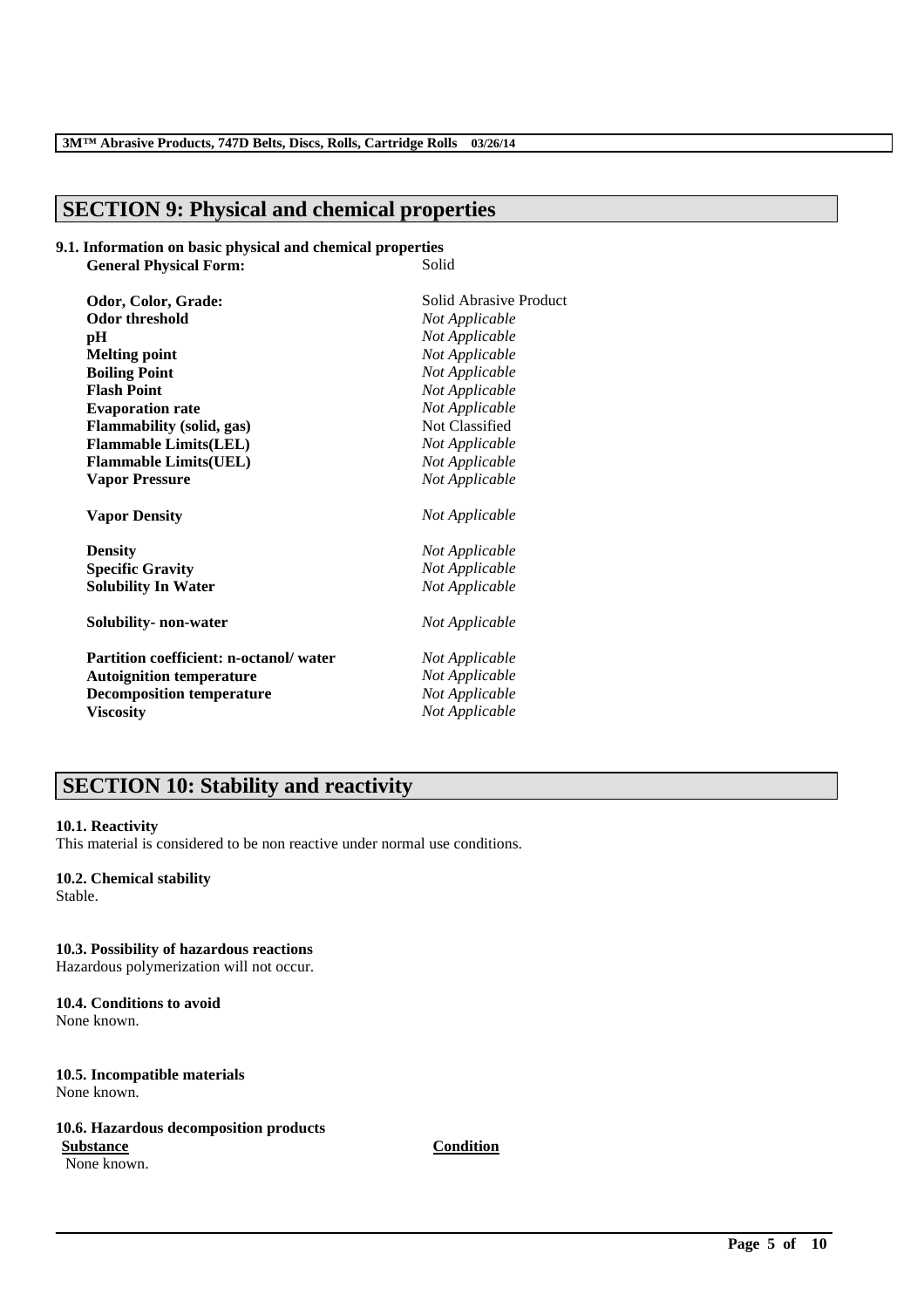Refer to section 5.2 for hazardous decomposition products during combustion.

# **SECTION 11: Toxicological information**

**The information below may not be consistent with the material classification in Section 2 if specific ingredient classifications are mandated by a competent authority. In addition, toxicological data on ingredients may not be reflected in the material classification and/or the signs and symptoms of exposure, because an ingredient may be present below the threshold for labeling, an ingredient may not be available for exposure, or the data may not be relevant to the material as a whole.**

### **11.1. Information on Toxicological effects**

**Signs and Symptoms of Exposure**

### **Based on test data and/or information on the components, this material may produce the following health effects:**

#### **Inhalation:**

Dust from grinding, sanding or machining may cause irritation of the respiratory system. Signs/symptoms may include cough, sneezing, nasal discharge, headache, hoarseness, and nose and throat pain.

### **Skin Contact:**

Mechanical Skin irritation: Signs/symptoms may include abrasion, redness, pain, and itching.

#### **Eye Contact:**

Mechanical eye irritation: Signs/symptoms may include pain, redness, tearing and corneal abrasion.

Dust created by grinding, sanding, or machining may cause eye irritation. Signs/symptoms may include redness, swelling, pain, tearing, and blurred or hazy vision.

#### **Ingestion:**

Gastrointestinal Irritation: Signs/symptoms may include abdominal pain, stomach upset, nausea, vomiting and diarrhea.

#### **Carcinogenicity:**

| - Ingredient                           | U.A.S. No.                            | $\sim$<br>Description<br>Aass:                                        | <b>Regulation</b>                                                  |
|----------------------------------------|---------------------------------------|-----------------------------------------------------------------------|--------------------------------------------------------------------|
| rm*<br>D <sub>10X1</sub> de<br>itanıum | $\sim$<br>34h<br>r. <i>.</i> .<br>. . | റ്റാ.<br>-<br>. GIP<br>: human carc.<br>Pos:<br>sible.<br>USSIL.<br>. | Research on<br>International<br>$\triangle$ gency<br>Cancer<br>tor |

#### **Additional Information:**

This document covers only the 3M product. For complete assessment, when determining the degree of hazard, the material being abraded must also be considered.

This product contains titanium dioxide. Cancer of the lungs has been observed in rats that inhaled high levels of titanium dioxide. No exposure to inhaled titanium dioxide is expected during the normal handling and use of this product. Titanium dioxide was not detected when air sampling was conducted during simulated use of similar products containing titanium dioxide. Therefore, the health effects associated with titanium dioxide are not expected during the normal use of this product.

#### **Toxicological Data**

If a component is disclosed in section 3 but does not appear in a table below, either no data are available for that endpoint or the data are not sufficient for classification.

#### **Acute Toxicity**

| <b>Name</b>                          | Route       | <b>Species</b> | Value                                             |
|--------------------------------------|-------------|----------------|---------------------------------------------------|
| Overall product                      | Ingestion   |                | No data available; calculated $ATE > 5,000$ mg/kg |
| Aluminum Oxide Mineral (non-fibrous) | Dermal      |                | LD50 estimated to be $> 5,000$ mg/kg              |
| Aluminum Oxide Mineral (non-fibrous) | Inhalation- | Rat            | $LC50 > 2.3$ mg/l                                 |
|                                      | Dust/Mist   |                |                                                   |
|                                      | (4 hours)   |                |                                                   |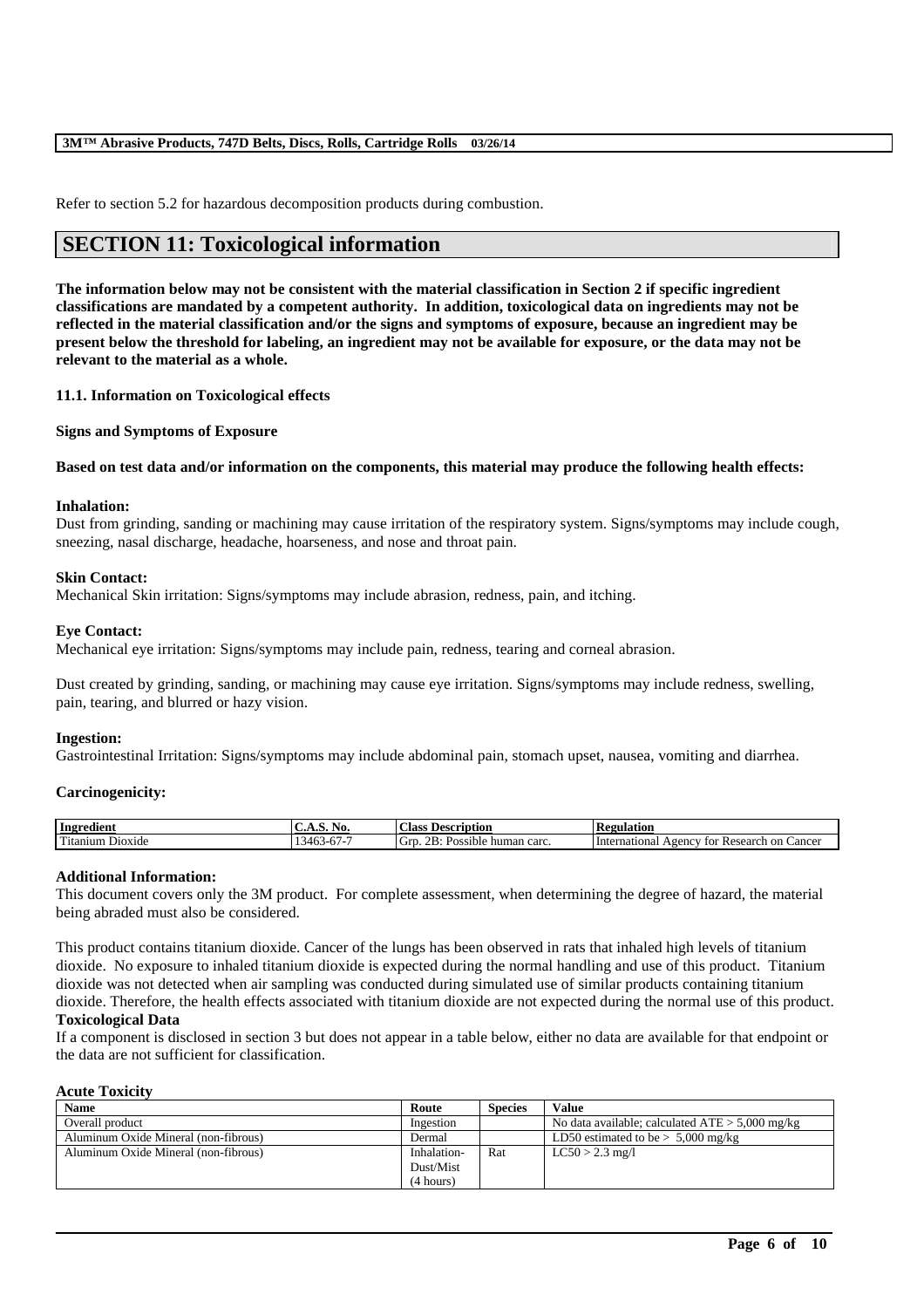| Aluminum Oxide Mineral (non-fibrous) | Ingestion   | Rat        | $LD50 > 5,000$ mg/kg                       |
|--------------------------------------|-------------|------------|--------------------------------------------|
| Filler                               | Dermal      |            | LD50 estimated to be $> 5,000$ mg/kg       |
| Filler                               | Ingestion   |            | LD50 estimated to be $2,000 - 5,000$ mg/kg |
| Filler                               | Dermal      | Rat        | $LD50 > 2,000$ mg/kg                       |
| Filler                               | Inhalation- | Rat        | LC50 $3.0$ mg/l                            |
|                                      | Dust/Mist   |            |                                            |
|                                      | (4 hours)   |            |                                            |
| Filler                               | Ingestion   | Rat        | LD50 $6,450$ mg/kg                         |
| Inorganic Fluoride                   | Dermal      | Rabbit     | $LD50 > 2,100$ mg/kg                       |
| Inorganic Fluoride                   | Inhalation- | Rat        | LC50 $4.5$ mg/l                            |
|                                      | Dust/Mist   |            |                                            |
|                                      | (4 hours)   |            |                                            |
| Inorganic Fluoride                   | Ingestion   | Rat        | LD50 5,000 mg/kg                           |
| Filler                               | Dermal      |            | LD50 estimated to be $> 5,000$ mg/kg       |
| Filler                               | Ingestion   | Human      | $LD50 > 15,000$ mg/kg                      |
| Titanium Dioxide                     | Dermal      | Rabbit     | $LD50 > 10,000$ mg/kg                      |
| Titanium Dioxide                     | Inhalation- | Rat        | $LC50 > 6.82$ mg/l                         |
|                                      | Dust/Mist   |            |                                            |
|                                      | (4 hours)   |            |                                            |
| Titanium Dioxide                     | Ingestion   | Rat        | $LD50 > 10,000$ mg/kg                      |
| Pigment                              | Dermal      | <b>Not</b> | LD50 $3,100$ mg/kg                         |
|                                      |             | available  |                                            |
| Pigment                              | Ingestion   | <b>Not</b> | LD50 $3,700$ mg/kg                         |
|                                      |             | available  |                                            |

ATE = acute toxicity estimate

### **Skin Corrosion/Irritation**

| <b>Name</b>                          | <b>Species</b> | Value                     |
|--------------------------------------|----------------|---------------------------|
| Aluminum Oxide Mineral (non-fibrous) | Rabbit         | No significant irritation |
| Filler                               | Rabbit         | No significant irritation |
| Inorganic Fluoride                   |                | Minimal irritation        |
| Filler                               |                | No significant irritation |
| Titanium Dioxide                     | Rabbit         | No significant irritation |
| Pigment                              | Rabbit         | No significant irritation |

### **Serious Eye Damage/Irritation**

| <b>Name</b>                          | <b>Species</b> | <b>Value</b>              |
|--------------------------------------|----------------|---------------------------|
| Aluminum Oxide Mineral (non-fibrous) | Rabbit         | No significant irritation |
| Filler                               | Rabbit         | No significant irritation |
| Inorganic Fluoride                   |                | Moderate irritant         |
| Filler                               |                | No significant irritation |
| Titanium Dioxide                     | Rabbit         | No significant irritation |
| Pigment                              | Rabbit         | No significant irritation |

### **Skin Sensitization**

| Name             | <b>Species</b> | Value                                          |
|------------------|----------------|------------------------------------------------|
| Titanium Dioxide | Human          | Not sensitizing                                |
|                  | and            |                                                |
|                  | animal         |                                                |
| Pigment          | Human          | Some positive data exist, but the data are not |
|                  |                | sufficient for classification                  |

### **Respiratory Sensitization**

| Name | -<br><b>Species</b> | ⁄ alue |
|------|---------------------|--------|
|      |                     |        |
|      |                     |        |

### **Germ Cell Mutagenicity**

| <b>Name</b>                          | Route    | Value         |
|--------------------------------------|----------|---------------|
| Aluminum Oxide Mineral (non-fibrous) | In Vitro | Not mutagenic |
| Filler                               | In Vitro | Not mutagenic |
| Titanium Dioxide                     | In Vitro | Not mutagenic |
| Titanium Dioxide                     | In vivo  | Not mutagenic |
| Pigment                              | In Vitro | Not mutagenic |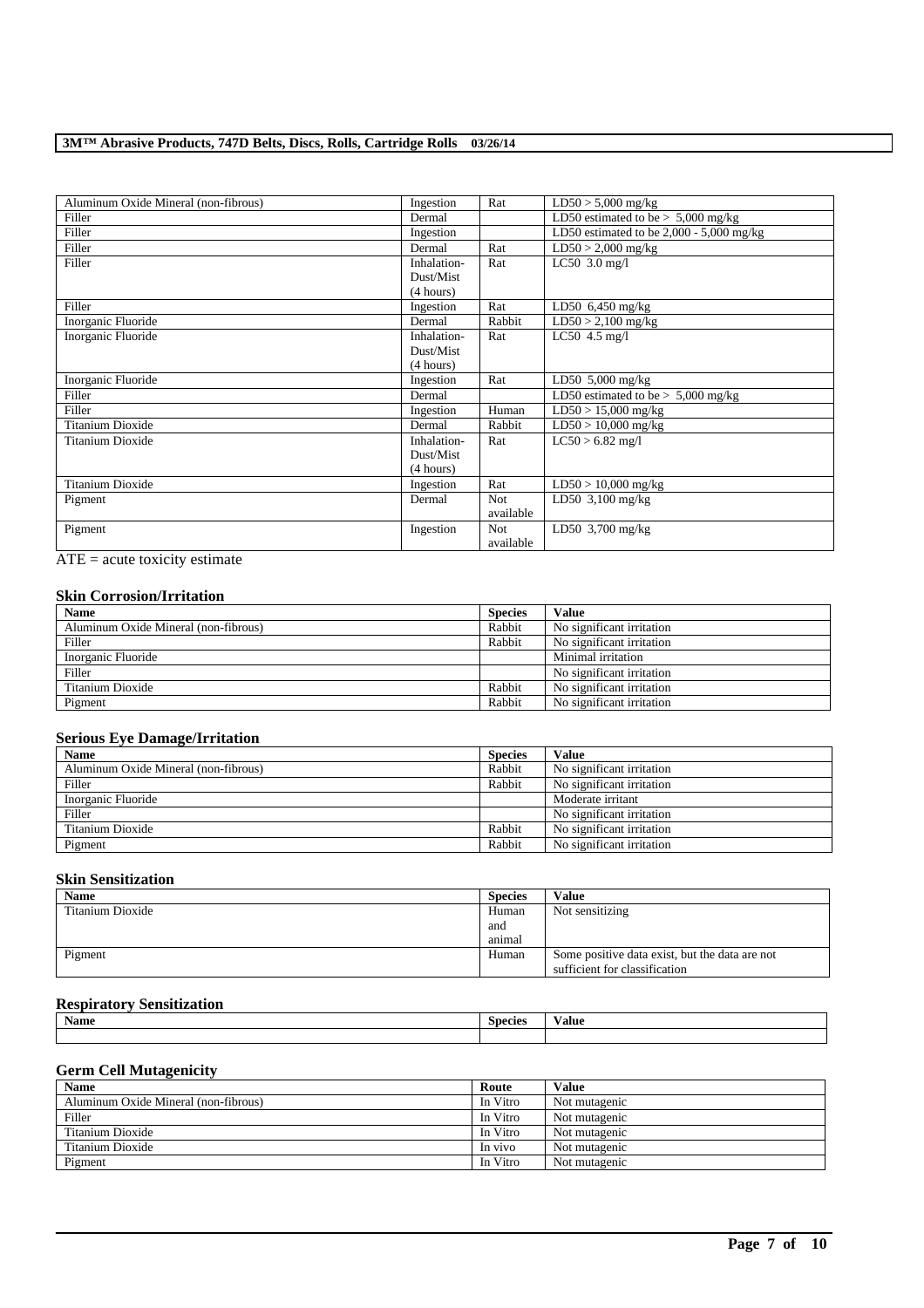# **Carcinogenicity**

| <b>Name</b>                          | Route      | <b>Species</b> | Value                                          |
|--------------------------------------|------------|----------------|------------------------------------------------|
| Aluminum Oxide Mineral (non-fibrous) | Inhalation | Rat            | Not carcinogenic                               |
| Filler                               | Inhalation | Multiple       | Not carcinogenic                               |
|                                      |            | animal         |                                                |
|                                      |            | species        |                                                |
| Titanium Dioxide                     | Ingestion  | Multiple       | Not carcinogenic                               |
|                                      |            | animal         |                                                |
|                                      |            | species        |                                                |
| Titanium Dioxide                     | Inhalation | Rat            | Carcinogenic                                   |
| Pigment                              | Inhalation | Human          | Some positive data exist, but the data are not |
|                                      |            |                | sufficient for classification                  |

### **Reproductive Toxicity**

### **Reproductive and/or Developmental Effects**

| <b>Name</b> | Route     | <b>Value</b>             | <b>Species</b> | <b>Test Result</b>            | <b>Exposure</b>                                                  |
|-------------|-----------|--------------------------|----------------|-------------------------------|------------------------------------------------------------------|
|             |           |                          |                |                               | <b>Duration</b>                                                  |
| Filler      | Ingestion | Not toxic to development | Rat            | <b>NOAEL 625</b><br>mg/kg/day | $v$ or $v$ are not in the set of $\alpha$<br>during<br>gestation |

## **Target Organ(s)**

### **Specific Target Organ Toxicity - single exposure**

| <b>Name</b> | Route      | Target Organ(s)    | Value                 | <b>Species</b> | <b>Test Result</b>             | <b>Exposure</b><br><b>Duration</b> |
|-------------|------------|--------------------|-----------------------|----------------|--------------------------------|------------------------------------|
| Filler      | Inhalation | respiratory system | All data are negative | Rat            | NOAEL<br>$0.812 \text{ mg}$ /l | 90 minutes                         |

### **Specific Target Organ Toxicity - repeated exposure**

| <b>Name</b>                             | Route      | Target Organ(s)                                                            | <b>Value</b>                                                                       | <b>Species</b>         | <b>Test Result</b>            | <b>Exposure</b><br><b>Duration</b> |
|-----------------------------------------|------------|----------------------------------------------------------------------------|------------------------------------------------------------------------------------|------------------------|-------------------------------|------------------------------------|
| Aluminum Oxide Mineral<br>(non-fibrous) | Inhalation | pneumoconiosis<br>pulmonary fibrosis                                       | Some positive data exist, but the<br>data are not sufficient for<br>classification | Human                  | <b>NOAEL Not</b><br>available | occupational<br>exposure           |
| Filler                                  | Inhalation | respiratory system                                                         | Some positive data exist, but the<br>data are not sufficient for<br>classification | Human                  | NOAEL Not<br>available        | occupational<br>exposure           |
| Filler                                  | Inhalation | pulmonary fibrosis                                                         | All data are negative                                                              | Human<br>and<br>animal | NOAEL Not<br>available        |                                    |
| Filler                                  | Inhalation | respiratory system                                                         | Some positive data exist, but the<br>data are not sufficient for<br>classification | Human                  | <b>NOAEL Not</b><br>available | occupational<br>exposure           |
| Inorganic Fluoride                      | Inhalation | bone, teeth, nails,<br>and/or hair   bone,<br>teeth, nails, and/or<br>hair | Some positive data exist, but the<br>data are not sufficient for<br>classification |                        | <b>HHA</b>                    |                                    |
| Filler                                  | Inhalation | pneumoconiosis                                                             | Causes damage to organs<br>through prolonged or repeated<br>exposure               | Human                  | <b>NOAEL NA</b>               | occupational<br>exposure           |
| Filler                                  | Inhalation | pulmonary fibrosis                                                         | Some positive data exist, but the<br>data are not sufficient for<br>classification | Rat                    | <b>NOAEL Not</b><br>available |                                    |
| <b>Titanium Dioxide</b>                 | Inhalation | respiratory system                                                         | Some positive data exist, but the<br>data are not sufficient for<br>classification | Rat                    | LOAEL<br>$0.010$ mg/l         | 2 years                            |
| Titanium Dioxide                        | Inhalation | pulmonary fibrosis                                                         | All data are negative                                                              | Human                  | <b>NOAEL Not</b><br>available | occupational<br>exposure           |
| Pigment                                 | Inhalation | pulmonary fibrosis  <br>pneumoconiosis                                     | Some positive data exist, but the<br>data are not sufficient for<br>classification | Human                  | <b>NOAEL Not</b><br>available | occupational<br>exposure           |

\_\_\_\_\_\_\_\_\_\_\_\_\_\_\_\_\_\_\_\_\_\_\_\_\_\_\_\_\_\_\_\_\_\_\_\_\_\_\_\_\_\_\_\_\_\_\_\_\_\_\_\_\_\_\_\_\_\_\_\_\_\_\_\_\_\_\_\_\_\_\_\_\_\_\_\_\_\_\_\_\_\_\_\_\_\_\_\_\_\_

### **Aspiration Hazard**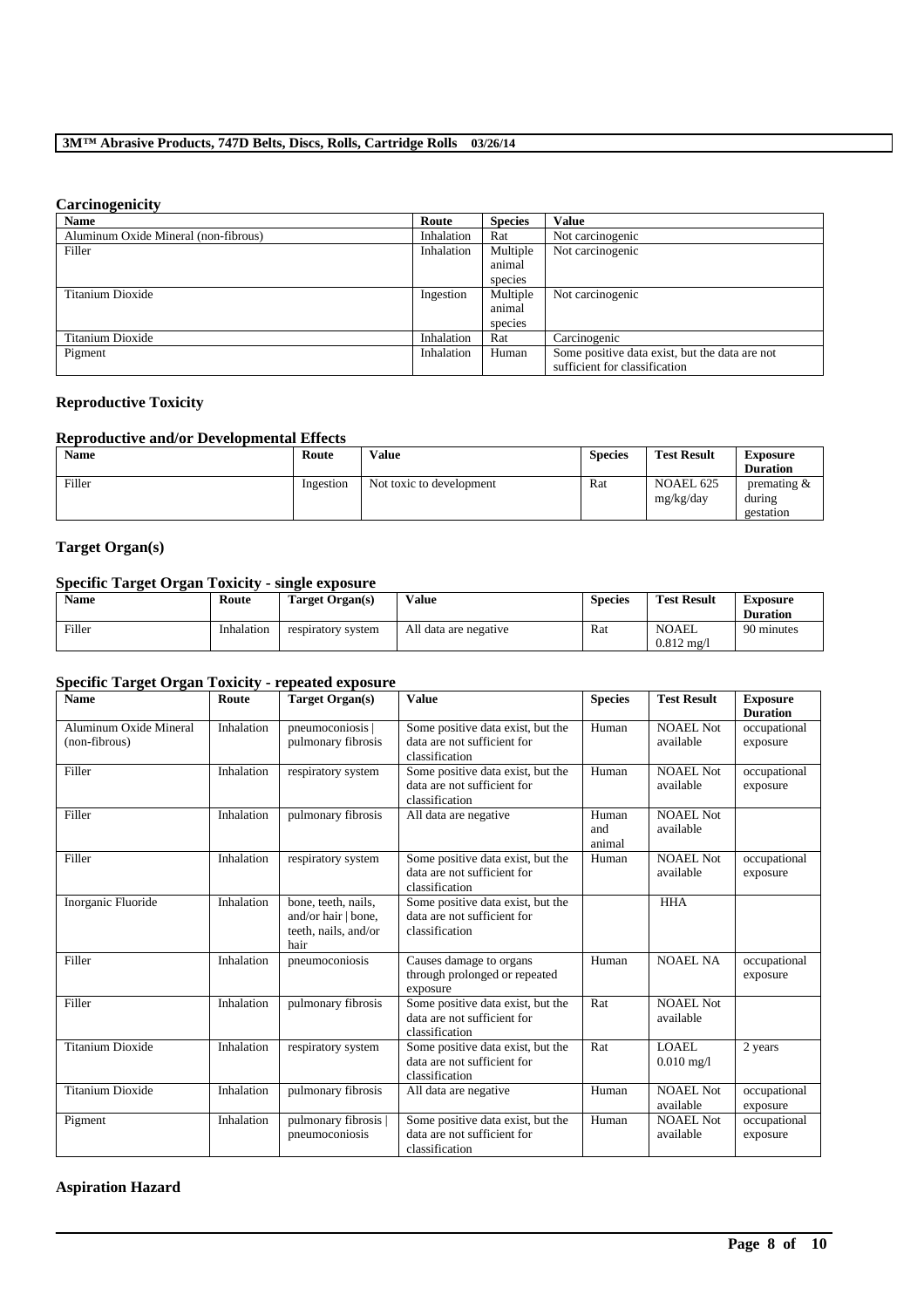| Name | <b>Value</b> |
|------|--------------|
|      |              |

**Please contact the address or phone number listed on the first page of the SDS for additional toxicological information on this material and/or its components.**

# **SECTION 12: Ecological information**

### **Ecotoxicological information**

Please contact the address or phone number listed on the first page of the SDS for additional ecotoxicological information on this material and/or its components.

### **Chemical fate information**

Please contact the address or phone number listed on the first page of the SDS for additional chemical fate information on this material and/or its components.

# **SECTION 13: Disposal considerations**

### **13.1. Disposal methods**

Dispose of contents/ container in accordance with the local/regional/national/international regulations.

The substrate that was abraded must be considered as a factor in the disposal method for this product. Dispose of waste product in a permitted industrial waste facility. As a disposal alternative, incinerate in a permitted waste incineration facility. Proper destruction may require the use of additional fuel during incineration processes.

### **EPA Hazardous Waste Number (RCRA):** Not regulated

# **SECTION 14: Transport Information**

Not regulated per U.S. DOT, IATA or IMO.

*These transportation classifications are provided as a customer service. As the shipper YOU remain responsible for complying with all applicable laws and regulations, including proper transportation classification and packaging. 3M transportation classifications are based on product formulation, packaging, 3M policies and 3M understanding of applicable current regulations. 3M does not guarantee the accuracy of this classification information. This information applies only to transportation classification and not the packaging, labeling, or marking requirements. The original 3M package is certified for U.S. ground shipment only. If you are shipping by air or ocean, the package may not meet applicable regulatory requirements.* 

# **SECTION 15: Regulatory information**

### **15.1. US Federal Regulations**

Contact 3M for more information.

### **311/312 Hazard Categories:**

Fire Hazard - No Pressure Hazard - No Reactivity Hazard - No Immediate Hazard - No Delayed Hazard - No

### **15.2. State Regulations**

Contact 3M for more information.

### **15.3. Chemical Inventories**

This product is an article as defined by TSCA regulations, and is exempt from TSCA Inventory listing requirements.